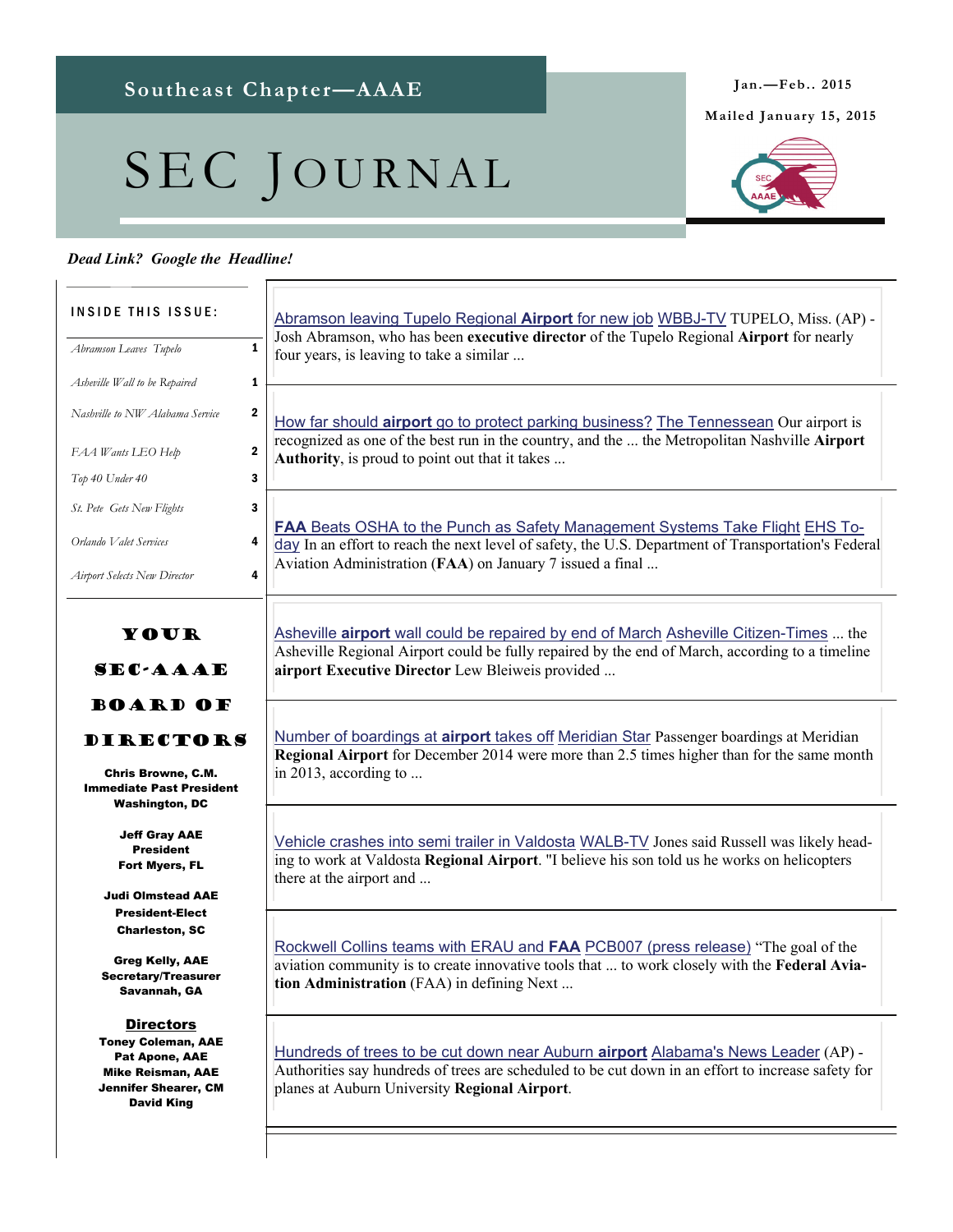The information contained in this newsletter is for general information purposes only. The information is provided by the Southeast Chapter of the American Association of Airport Executives and while we endeavor to keep the information up to date and correct, we make no representations or warranties of any kind, express or implied, about the completeness, accuracy, reliability, suitability or availability with respect to the website(s) noted herein or the information, products, services, or related graphics contained in the newsletter or on the website(s) noted for any purpose. Any reliance you place on such information is, therefore, strictly at your own risk.

 In no event will the Southeast Chapter of the American Association of Airport Executives be liable for any loss or damage including without limitation, indirect or consequential loss or damage, or any loss or damage whatsoever arising from loss of data or profits arising out of, or in connection with, the use of this newsletter.

 Through this newsletter you are able to link to other websites which are not under the control of the Southeast Chapter of the American Association of Airport Executives. We have no control over the nature, content, comments, language and availability of those sites. The inclusion of any links does not imply a recommendation or endorsement of the views expressed within any links.

 The Southeast Chapter of the American Association of Airport Executives is confident every effort is made to keep the website(s) noted herein up and running smoothly; however, The Southeast Chapter of the American Association of Airport Executives takes no responsibility for, and will not be liable for, the website (s) being temporarily unavailable due to technical issues beyond our control or links that have expired, are disabled or misdirected.

 Linked headlines for the Southeast Chapter—AAAE Journal provided by Google News at www.news.google.com unless otherwise noted.

[New airline to begin commercial flights to Nashville from Northwest Alabama](https://www.google.com/url?rct=j&sa=t&url=http://www.dailyjournal.net/view/story/17176293f5ff4997963957037eaeaf9a/AL--Muscle-Shoals-Seaport-Airlines/&ct=ga&cd=CAEYASoTNTYyODA2MzE1ODk5MjYzMzQ1NzIaM2Y2NzM5NTBiODM4ZGNlMTpjb206ZW46VVM&usg=AFQjCNG3XeQjmJ1CErqrqeJdtHkDIoYMJg) **Regional Airport** Daily Journal MUS-CLE SHOALS, Alabama — A new airline is beginning commercial air service from Alabama's Shoals **region**. The TimesDaily reports ...

**FAA** [Asks Local Law Enforcement For Help Policing Use Of Small Drones](https://www.google.com/url?rct=j&sa=t&url=http://www.buzzfeed.com/stephaniemcneal/faa-asks-local-law-enforcement-for-help-policing-use-of-smal&ct=ga&cd=CAEYACoUMTcxMDA2MTY5MTc1NjY2MzQxNDkyGjY4N2ZlNmExMDNkMTI4OWM6Y29tOmVuOlVT&usg=AFQjCNG4E6fnwl-lEy1z0UP85DpmaZ-HWA) BuzzFeed News "The proliferation of small, relatively inexpensive unmanned aircraft (UAS) presents the **Federal Aviation Administration** with a challenge in identifying ...

[Federal government has moved up funding for Fayetteville](https://www.google.com/url?rct=j&sa=t&url=http://www.fayobserver.com/news/local/federal-government-has-moved-up-funding-for-fayetteville-regional-airport/article_8e11bea5-d505-5812-9aa4-296a29250b3e.html&ct=ga&cd=CAEYACoTNTE0NDI5NjIyMDY4NTI2NTIzMjIaM2Y2NzM5NTBiODM4ZGNlMTpjb206ZW46VVM&usg=AFQjCNGM5gTJUQW4AySlOX1T20ZlTwLY_w) **Regional Airport** Fayetteville Observer The federal government has moved up by one year funding for a \$25 million overhaul to the Fayetteville **Regional Airport**. Officials for the city airport ...

[Visitors will be in hog heaven at Pigz in Z'hills fest](https://www.google.com/url?rct=j&sa=t&url=http://tbo.com/pasco-county/visitors-will-be-in-hog-heaven-at-pigz-in-zhills-fest-20150111/&ct=ga&cd=CAEYCCoUMTM1NjA5NzAzNjU4ODkwNjQ2MTkyGjhlY2I2NzFkZWZlZDY4MWU6Y29tOmVuOlVT&usg=AFQjCNGpjBK8TYnZPg60Bi6EybQtc3-Faw) TBO.com "The city felt the venue would provide additional room and promote the fact that there is an airport here in Zephyrhills," said **Airport Manager** Mike ...

[STUMP SCOTT: FAA regulates use of drones around](https://www.google.com/url?rct=j&sa=t&url=http://www.dnj.com/story/opinion/columnists/2015/01/10/stump-scott-faa-regulates-use-drones-around-airports/21575157/&ct=ga&cd=CAEYAyoUMTM1NjA5NzAzNjU4ODkwNjQ2MTkyGjhlY2I2NzFkZWZlZDY4MWU6Y29tOmVuOlVT&usg=AFQjCNF1K-KLRF-_VegugWOf8dX8FHk5mw) **airports** The Daily News Journal "The concern is if the drone/ aircraft gets away and is not able to be controlled," the **airport manager** said. "What could it hit? Even a small drone hitting ...

FBI Commands **FAA** [to Ground \(censor\) Florida Family Association Aircraft with Banner that Stated](https://www.google.com/url?rct=j&sa=t&url=http://www.christiannewswire.com/news/9148475357.html&ct=ga&cd=CAEYAyoTMzU3NTc3MDAxNDIyMDY4ODc2NDIaYTZlZTc2ZjJjYjcxMTM4NTpjb206ZW46VVM&usg=AFQjCNHvwY88MKYD_vV1Zxd5cGjJL4NN7Q) **...** Christian News Wire (press release) The **FAA** has stated that they lost the control tower audio recording of this act of censorship after receiving a Freedom of Information Act request.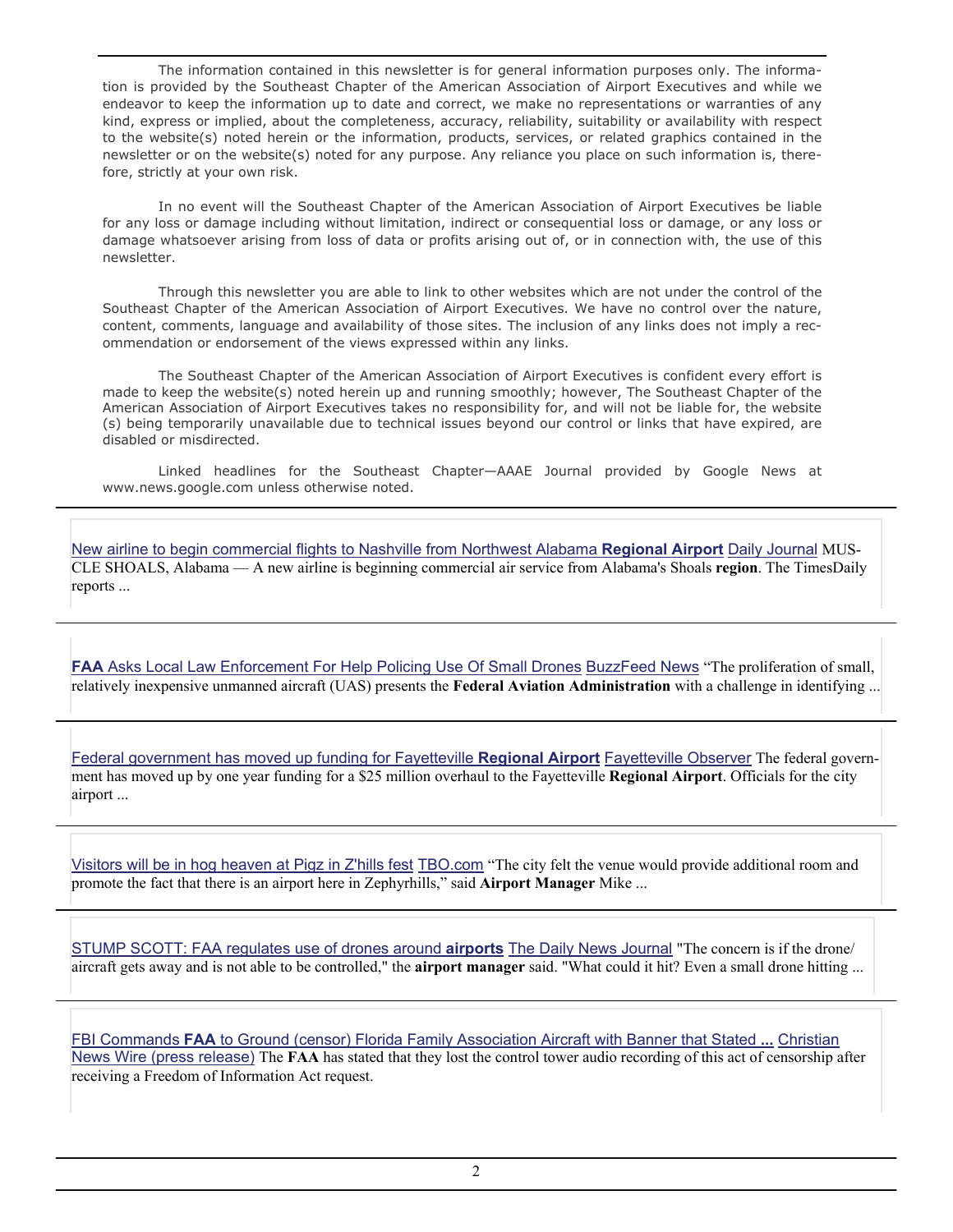## Contragulations to Stacey Kuba and Colette Edmisten for being recognized in the top 40 under 40 by *AviationPros*

Stacy Kuba: The airport was once Stacey's favorite place to visit. Now, as the Downtown Airport Manager for the Shreveport Airport Authority, she gets to go there every day. In her role she oversees the day-to-day operations of the largest general aviation airport in the state of Louisiana. She also serves as the Project Manager for the Downtown Airport overseeing projects from conception to completion. Stacey is an accredited member of AAAE and a proud member of the SEC-AAAE.





 Colette Edmisten: In the 7th grade, Colette vacationed with her family in Colorado where she toured the Air Force Academy. After hearing a young cadet speak of his passion for all thing aviation and flying, she knew she was going to become a pilot and spend her life in aviation. Colette received her pilot's license at 19 and went on to obtain her multi-engine, commercial and instrument ratings. Collette currently serves as the Opera-

tions Manager for the Savannah Airport Commission. She, too, is a proud member of the SEC-AAAE.

And we are proud of both of them!

[St. Pete-Clearwater International getting flights to Fort Lauderdale, Key West](https://www.google.com/url?rct=j&sa=t&url=http://www.tampabay.com/news/business/airlines/st-pete-clearwater-international-getting-flights-to-fort-lauderdale-key/2213360&ct=ga&cd=CAEYACoTNTQ3MjUzNjkzMDYzNzA4ODUxNTIaM2Y2NzM5NTBiODM4ZGNlMTpjb206ZW46VVM&usg=AFQjCNGPUmD3SI66xbfOC5s1M6akc0zCaw) Tampabay.com "It offers you choices of airports to use," said PIE Airport Director Noah ... Baltimore-Washington (Hagerstown **Regional Airport**), Indianapolis, Omaha, ...

[CNN to start testings drones for news reports, thanks to the](https://www.google.com/url?rct=j&sa=t&url=http://www.upi.com/Top_News/US/2015/01/12/CNN-to-start-testings-drones-for-news-reports-thanks-to-the-FAA/3821421104090/&ct=ga&cd=CAEYACoUMTEzNjQ5MDE5Nzc5MTk5NzQzOTEyGmE2ZWU3NmYyY2I3MTEzODU6Y29tOmVuOlVT&usg=AFQjCNF8tHDqNtb60AX_XKvwnl_DXrkaRQ) **FAA** UPI.com 12 (UPI) -- CNN has received permission from the Federal Aviation Administration (**FAA**) to test out using drones for news gathering and reporting.

['Welcome to Virginia' Sign Unveiled at Dulles International](https://www.google.com/url?rct=j&sa=t&url=http://www.connectionnewspapers.com/news/2015/jan/14/welcome-virginia-sign-unveiled-dulles-internationa/&ct=ga&cd=CAEYASoUMTI4MDYzOTQ4NjI3Mzk5MDc0NTkyGjVjNDdjNTdkYTkzYzMzNTE6Y29tOmVuOlVT&usg=AFQjCNEPacZJkY_aCTr3t2yMVa9nyE-cfg) **Airport** Virginia Connection Newspapers A new "Welcome to Virginia" sign at Dulles International Airport (IAD), ... CEO of the Metropolitan Washington **Airports Authority**, which runs the airport.

Nashville **airport** [sets passenger record in 2014](https://www.google.com/url?rct=j&sa=t&url=http://www.tennessean.com/story/news/2015/01/14/nashville-airport-sets-passenger-record/21751657/&ct=ga&cd=CAEYACoUMTUyMDk3Mzc4MzEyNTU1Mzk1MDMyGjVjNDdjNTdkYTkzYzMzNTE6Y29tOmVuOlVT&usg=AFQjCNEaA4ZRGDB4hjQj-imxFHx9AcHeBQ) The Tennessean The Nashville International Airport served more than 11 million passengers in ... Metropolitan Nashville **Airport Authority** CEO, in a prepared statement.

**Airport** [Authority to consider electrical vault](https://www.google.com/url?rct=j&sa=t&url=http://www.valdostadailytimes.com/news/local_news/airport-authority-to-consider-electrical-vault/article_f8fb8f3e-9b98-11e4-bf0e-cf85e55dc139.html&ct=ga&cd=CAEYASoTODU0MjIwNTAzNjQzNDU2NDE5MjIaM2Y2NzM5NTBiODM4ZGNlMTpjb206ZW46VVM&usg=AFQjCNH2_5we5n5itmVsuJYwZlTPzxEQzg) Valdosta Daily Times The authority will review ticket price comparisons between Valdosta **Regional Airport**, Jacksonville International Airport and Tallahassee Regional ...

**Airport** [Board recommends Air Choice One as commercial carrier](https://www.google.com/url?rct=j&sa=t&url=http://www.jacksonsun.com/story/news/local/2015/01/12/airport-board-recommends-air-choice-one-commercial-carrier/21671703/&ct=ga&cd=CAEYACoTNTQ5MjAxOTU3ODM4NDcyOTYyNDIaN2Y0ZGZhZDVjMzdhYmM0NTpjb206ZW46VVM&usg=AFQjCNENWY5xi1l7IlGBPMrmfsB1V5TKBQ) Jackson Sun Steve Smith is the **executive director** at McKellar-Sipes Regional **Airport**. ... A change in destination was the deciding factor when the local **Airport** ...